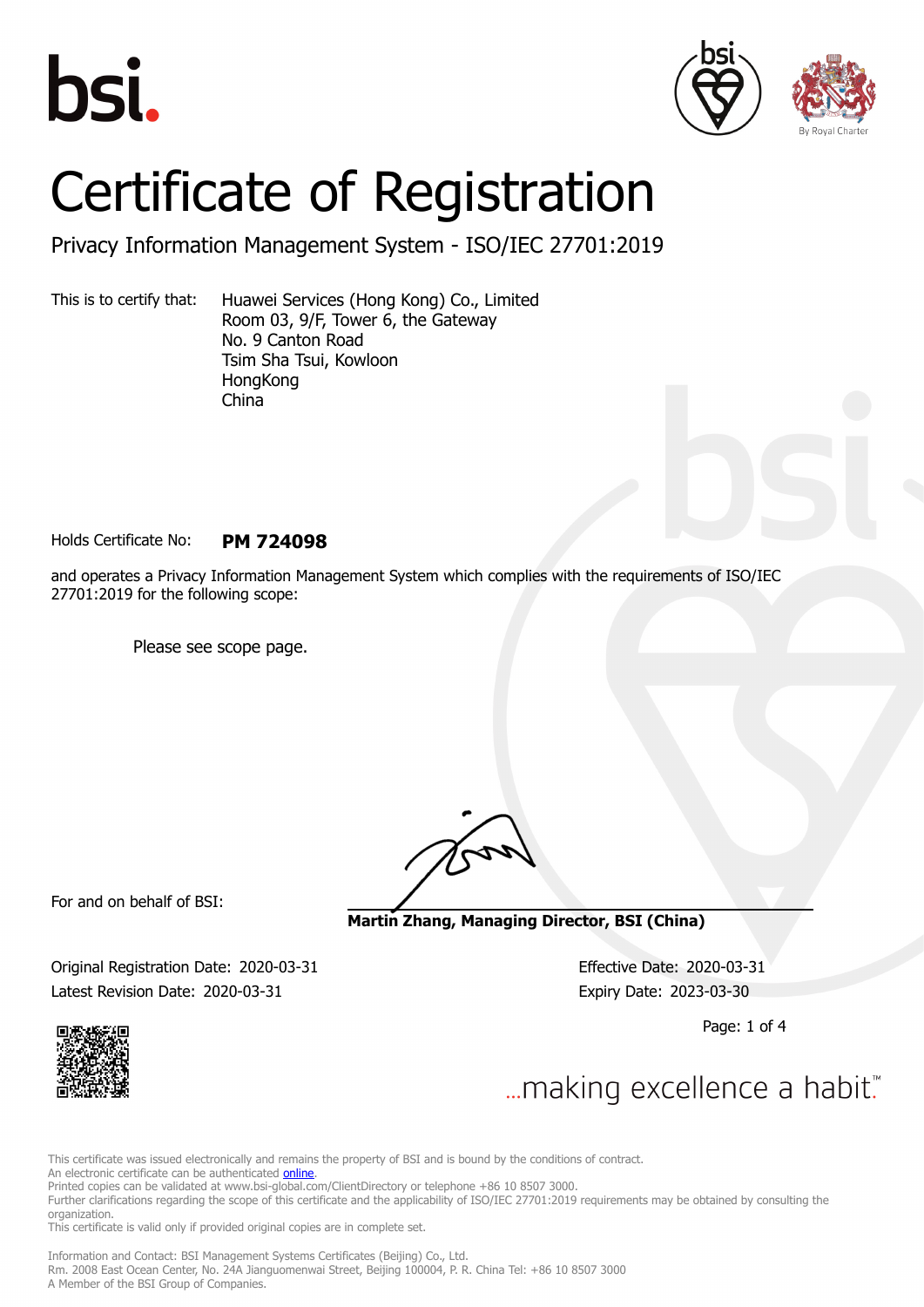Certificate No: **PM 724098**

## Registered Scope:

The provision of business operation and maintenance services of Huawei Mobile Services in Asia(exclude Japan, Korea, China Domestic areas), Africa, Latin America and Russia areas, including: HUAWEI AppGallery, HUAWEI WALLET, HUAWEI BROWSER, HUAWEI ASSISTANT, and HUAWEI ADS. The provision of business operation and maintenance services of Huawei Mobile Services in Asia(exclude Japan, Korea, China Domestic areas), Africa and Latin America areas, including: HUAWEI ID, HUAWEI MOBILE CLOUD, HUAWEI AppGallery Connect, HUAWEI THEMES, HUAWEI APPADVISOR, HUAWEI IAP, and HUAWEI HEALTH. The provision of business operation services of HMS CORE in Asia(exclude Japan, Korea, China Domestic areas), Africa and Latin America areas. This is in accordance with the Statement of Applicability version 1.4 issued on March 2, 2020. (ref. ISO27001:2013 certificate number IS 724096)

Original Registration Date: 2020-03-31 Effective Date: 2020-03-31 Latest Revision Date: 2020-03-31 Expiry Date: 2023-03-30

Page: 2 of 4

This certificate was issued electronically and remains the property of BSI and is bound by the conditions of contract. An electronic certificate can be authenticated **[online](https://pgplus.bsigroup.com/CertificateValidation/CertificateValidator.aspx?CertificateNumber=PM+724098&ReIssueDate=31%2f03%2f2020&Template=cnen)**. Printed copies can be validated at www.bsi-global.com/ClientDirectory or telephone +86 10 8507 3000.

Further clarifications regarding the scope of this certificate and the applicability of ISO/IEC 27701:2019 requirements may be obtained by consulting the organization. This certificate is valid only if provided original copies are in complete set.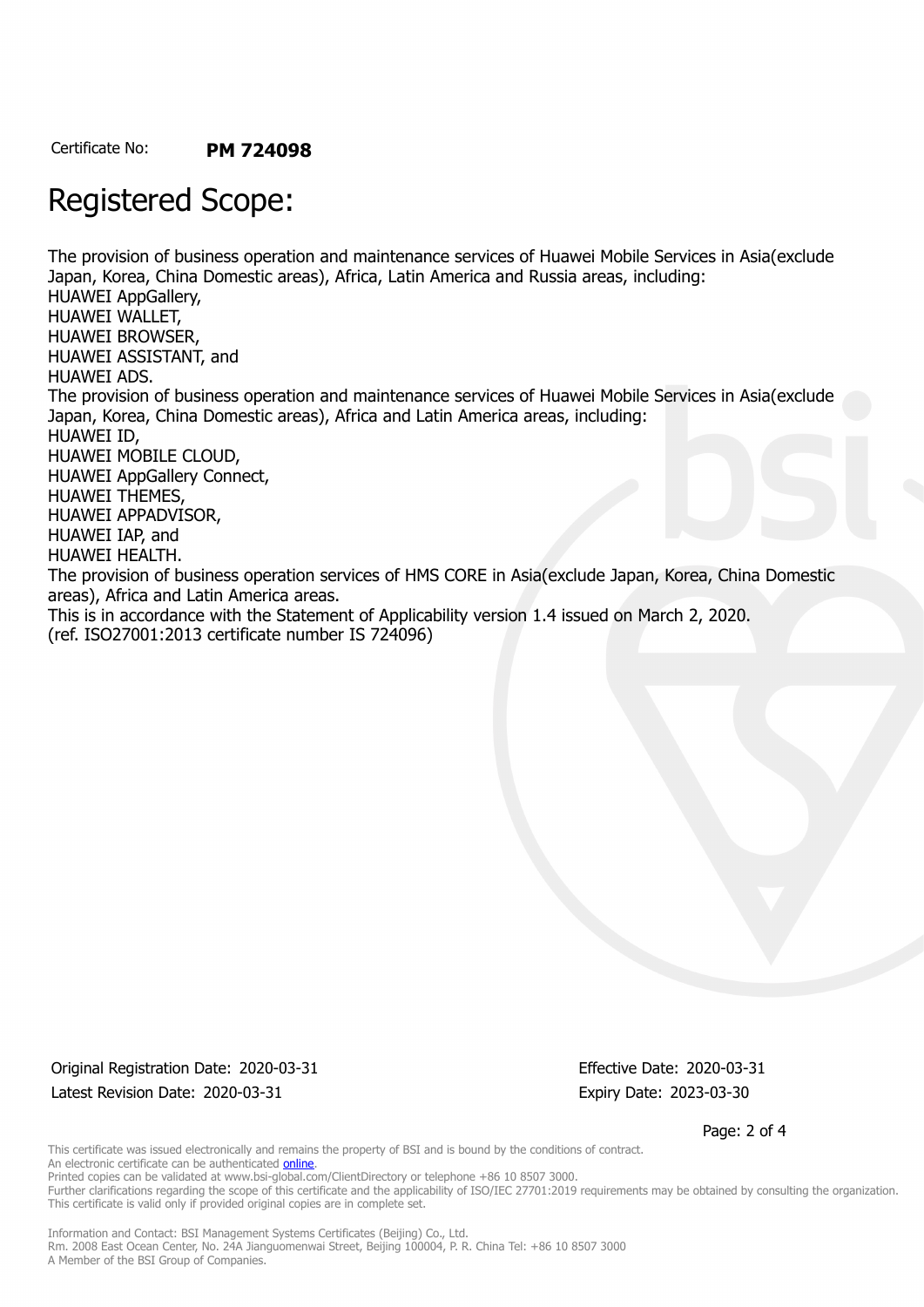#### Certificate No: **PM 724098**

| Location                                                                                                                                                      | <b>Registered Activities</b>                                                                                                                                                                                                                                                                                                                                                                                                                                                                                                                                                                               |
|---------------------------------------------------------------------------------------------------------------------------------------------------------------|------------------------------------------------------------------------------------------------------------------------------------------------------------------------------------------------------------------------------------------------------------------------------------------------------------------------------------------------------------------------------------------------------------------------------------------------------------------------------------------------------------------------------------------------------------------------------------------------------------|
| Huawei Services (Hong Kong) Co., Limited<br>Room 03, 9/F, Tower 6, the Gateway<br>No. 9 Canton Road<br>Tsim Sha Tsui, Kowloon<br>HongKong<br>China            | The provision of business operation services of Huawei<br>Mobile Services in Asia(exclude Japan, Korea, China Domestic<br>areas), Africa and Latin America areas, including:<br>HUAWEI ID,<br>HUAWEI MOBILE CLOUD,<br><b>HUAWEI AppGallery,</b><br>HUAWEI AppGallery Connect,<br>HUAWEI THEMES,<br>HUAWEI APPADVISOR,<br>HUAWEI WALLET,<br>HUAWEI IAP,<br>HUAWEI BROWSER,<br>HUAWEI ADS,<br>HUAWEI HEALTH,<br>HUAWEI ASSISTANT, and<br>HMS CORE.<br>This is in accordance with the Statement of Applicability<br>version 1.4 issued on March 2, 2020.<br>(ref. ISO27001:2013 certificate number IS 724096) |
| Huawei Services (Hong Kong) Co., Limited<br>Survey No.37, Next to, EPIP Zone<br>Kundalahalli Village, Whitefield<br>Bengaluru<br>Karnataka<br>560037<br>India | The provision of maintenance services of Huawei Mobile<br>Services in Asia(exclude Japan, Korea, China Domestic<br>areas), Africa, Latin America and Russia areas, including:<br>HUAWEI AppGallery,<br>HUAWEI WALLET,<br>HUAWEI BROWSER,<br>HUAWEI ASSISTANT, and<br><b>HUAWEI ADS.</b>                                                                                                                                                                                                                                                                                                                    |
|                                                                                                                                                               | The provision of maintenance services of Huawei Mobile<br>Services in Asia(exclude Japan, Korea, China Domestic<br>areas), Africa and Latin America areas, including:<br>HUAWEI ID,<br>HUAWEI MOBILE CLOUD,<br><b>HUAWEI AppGallery Connect,</b><br>HUAWEI THEMES,<br>HUAWEI APPADVISOR,<br>HUAWEI IAP, and<br>HUAWEI HEALTH.<br>This is in accordance with the Statement of Applicability<br>version 1.4 issued on March 2, 2020.<br>(ref. ISO27001:2013 certificate number IS 724096)                                                                                                                    |

Original Registration Date: 2020-03-31 Effective Date: 2020-03-31 Latest Revision Date: 2020-03-31 Expiry Date: 2023-03-30

Page: 3 of 4

This certificate was issued electronically and remains the property of BSI and is bound by the conditions of contract. An electronic certificate can be authenticated [online](https://pgplus.bsigroup.com/CertificateValidation/CertificateValidator.aspx?CertificateNumber=PM+724098&ReIssueDate=31%2f03%2f2020&Template=cnen).

Printed copies can be validated at www.bsi-global.com/ClientDirectory or telephone +86 10 8507 3000.

Further clarifications regarding the scope of this certificate and the applicability of ISO/IEC 27701:2019 requirements may be obtained by consulting the organization. This certificate is valid only if provided original copies are in complete set.